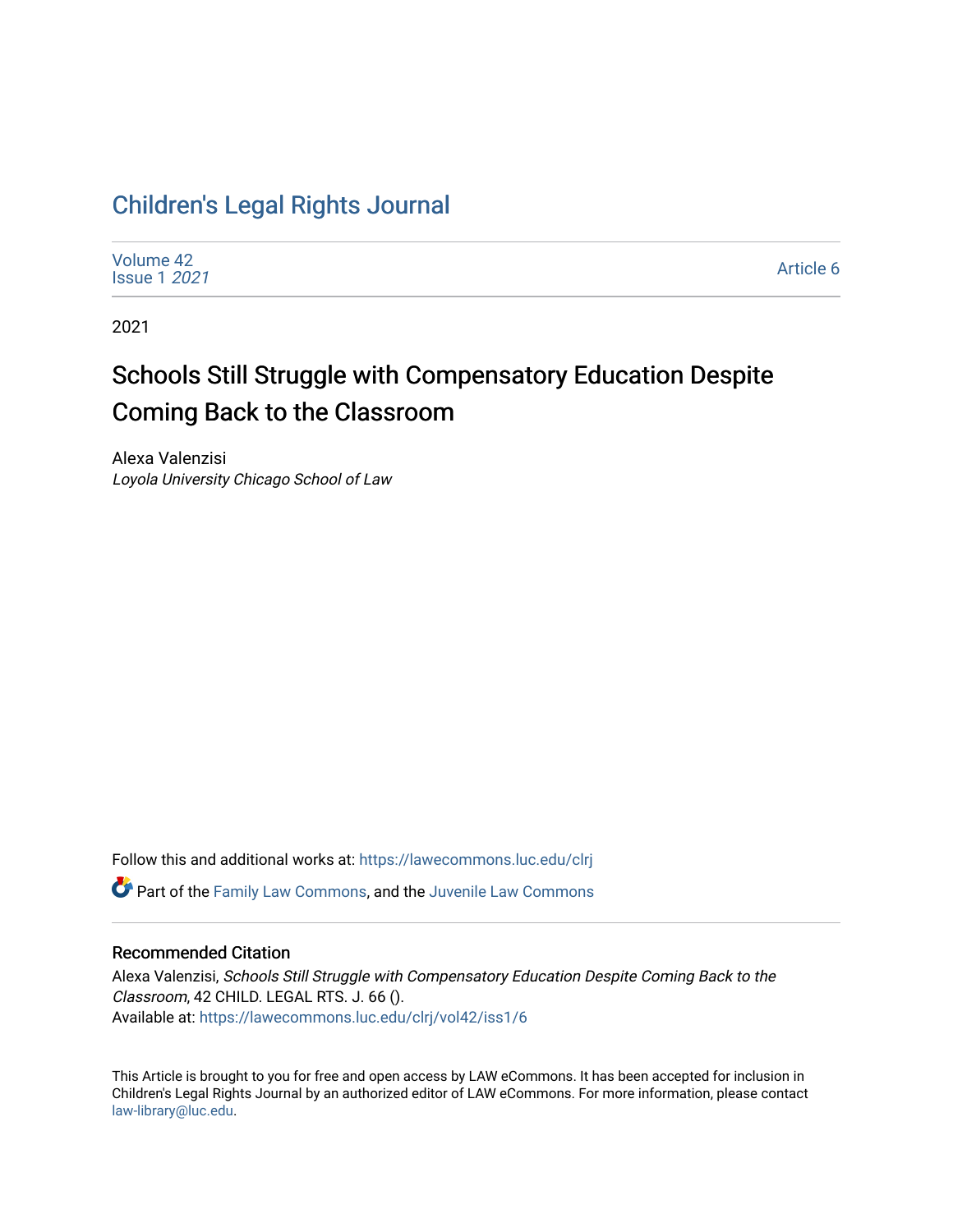# *Education Connection:* **Schools Still Struggle with Compensatory Education Despite Coming Back to the Classroom**

*Alexa Valenzisi1*

#### **I. INTRODUCTION**

Compensatory education is a common remedy among school districts to make sure children with disabilities are provided with their constitutional right to an appropriate education. Compensatory education provides students with disabilities additional programs or services so that child can receive their constitutional right to an appropriate education. These services can range from extended school years to providing a student with behavioral therapy. As schools wrestle with the myriad of challenges coming back to the classroom after the COVID-19 pandemic forced students to participate in online learning, compensatory services render themselves necessary in ways schools have not previously encountered. Autistic students, particularly, have faced social, emotional, and educational regressions, and schools must provide compensatory services as these students return to school to meet the goals laid out in their individualized education programs (IEPs). Though the COVID-19 pandemic has changed how schools provide compensatory education services, there are still compensatory education challenges schools face as autistic students re-enter the classroom.

#### **II. EDUCATION LAW BACKGROUND**

Section 504 of the Rehabilitation Act of 1973 protects the rights of individuals with disabilities within programs that receive federal funding. In this regulation, the government requires schools to provide students with disabilities a free appropriate public education (FAPE). A FAPE differs from student to student. Although each student comes with their own unique disability, state and federal legislation have tried to create a baseline for schools to follow to make sure each student does receive a FAPE in the least restrictive environment (LRE). Sometimes, however, students do not receive a FAPE for various reasons. These reasons can range from an inefficient and ineffective IEP to a global pandemic.

When students do not receive a FAPE, compensatory education - which is defined as an additional program or service to help students achieve a FAPE - is an equitable remedy that schools can employ either at their own discretion, or after a hearing officer mandates the school to provide it to a student. Courts have repeatedly upheld the constitutionality of compensatory education as a remedy for a lack of a FAPE.

<sup>&</sup>lt;sup>1</sup> Alexa is a second-year law student pursuing a Juris Doctorate at Loyola University Chicago School of Law. She hopes to pursue a career in Education law.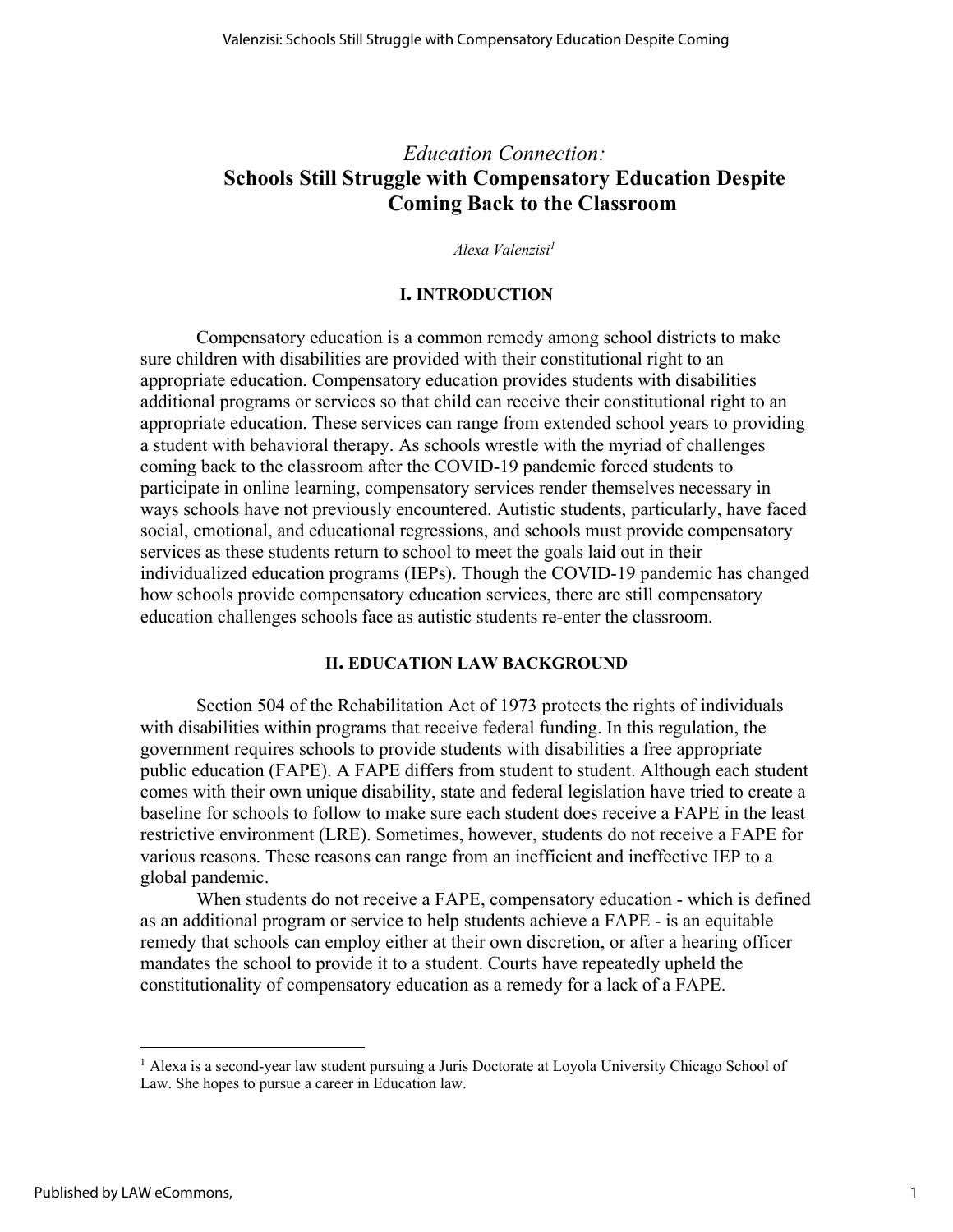As a result of the COVID-19 pandemic, the U.S. Department of Education provided schools with general guidelines that laid out ways to rectify the lost in-person education time through compensatory education services. It is important to note that compensatory education is not a substitution, but rather a supplement, to provide students with a FAPE.

## **III. AUTISM SPECTRUM DISORDER AND CHALLENGES WITH THE COVID-19 PANDEMIC**

#### *A. Defining Autism Spectrum Disorder*

According to the American Psychiatric Association (APA), autism spectrum disorder, also known as "autism" or "ASD", is defined as "a complex developmental condition involving persistent challenges with social communication, restricted interests, and repetitive behavior." Common IEPs for students with autism address social and behavioral skills, as well as educational concerns. One of the most beneficial elements of school for autistic students is interacting with typically developing students and learning certain social behaviors and etiquettes.

#### *B. Concerns During Remote Learning*

During remote learning due to COVID-19, parents were concerned about their autistic children's social, emotional, and academic development. One of the major issues for students with autism surrounding COVID-19 was the lack of social opportunities to better their socialization skills. When schools were completely virtual, there was no option for any students with disabilities to practice any socialization skills with their peers. Schools were entitled to provide special education services through a set plan for students with IEPs during online learning. These plans focused heavily on equal access to technology and other support tools. Even with plans in place, not every child with a disability who needed a FAPE received one through online learning.

Children with autism require compensatory services that address both social and emotional needs during remote learning. Some common concerns regarding compensatory education included, but were not limited to, lack of internet access, no opportunity for their child to socialize with typically developing students, or a lack of services that the student's IEP deemed necessary to achieve a FAPE. Before the pandemic, schools often received compensatory education requests, but the online learning environment raised new concerns that led parents to believe their child was not receiving a FAPE. Schools had to figure out new solutions to these new concerns quickly as online learning became the "new normal."

It is important to note that during COVID-19, students were entitled to services "as appropriate." This delineation between an "appropriate" education and "the best" education for students with disabilities has always been a point of contention between parents and school districts – as the law only demands an appropriate education – but courts did not veer from this distinction during COVID-19. Still, there were clear cases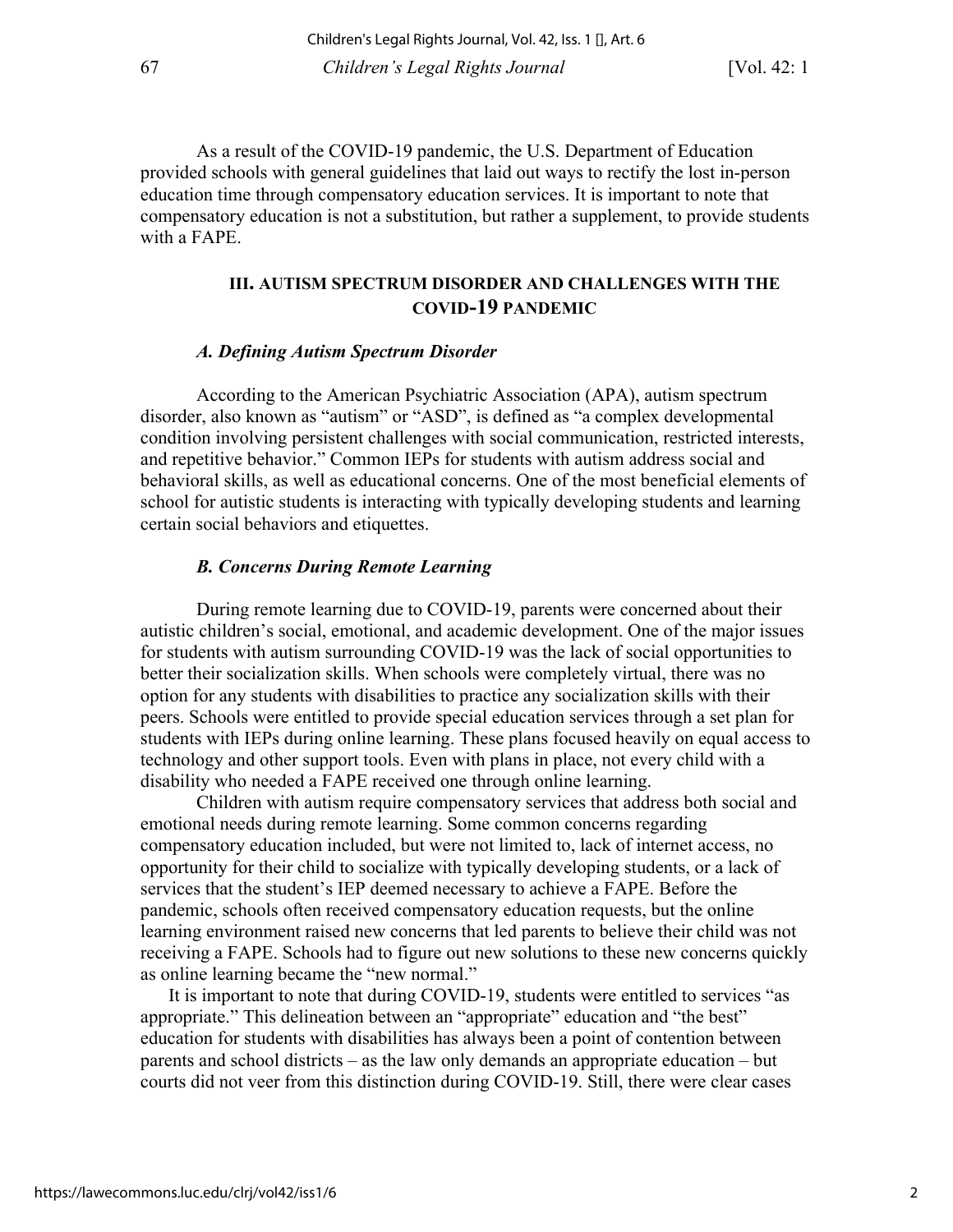where the IEP goals were not met, and therefore, the child was entitled to compensatory services.

#### *C. The Process to Determine Who Receives Compensatory Education Services*

The best way for a parent to ensure their autistic child receives compensatory education, specifically because of an online learning environment, is to show, through data, that the child regressed in their skills. Again, because each student is different, each regression would look different, and schools analyze them on a case-by-case basis. The most common method to demonstrate a child's need for a compensatory education service would be to look at the child's IEP and see what goals the IEP team laid out for them. Then, the parent would need to track their child's progress throughout the virtual learning period through charts, videos, or diaries. Once the data was complied, the parent would have to show the school that at the beginning of COVID-19, their child exceeded in a certain number of skills at a certain level. The parent would then have to show that there was a regression in those skills, specifically that the child was not achieving as many goals at the rate they were before school went online. It is the parent's burden to prove to the hearing officer that their child is entitled to compensatory education services because the school did not provide their child with a FAPE. If a parent were to successfully proves this, the child is eligible to receive compensatory education services.

The school, likewise, predominately evaluates the child's level of academic performance when determining who is entitled to compensatory education. If the performance level was below what it was before school closures and online learning began, the IEP team will need to provide more services to the child to make up for the lost time and educational benefits the child missed out on. A child can be eligible for compensatory education for other reasons as well, such as a delayed IEP implementation, or if the hybrid or online services do not meet the child's needs.

Schools will award compensatory education in either a quantitative or qualitative manner. The quantitative approach provides the student an hour-for-hour replacement of learning for the educational time lost. The qualitative approach, which courts tend to administer more often, focuses less on the time lost, and rather addresses the educational experience and benefits the child did not receive. The Department of Education lays out foundation for schools to adhere to compensatory education regulations. One of the most common methods is through an extended school year (ESY). ESY provides additional schooling outside normal school hours, usually during the summer. But because of COVID-19, the ESY was online, so schools had to think outside the box to provide students with a FAPE, specifically addressing social and behavioral skills. Schools attempted this in multiple ways, such as paying for behavioral therapy services and tutoring during online learning.

#### *D***.** *Concerns During In-Person and Hybrid Learning*

As schools begin to go back to in-person learning, compensatory education still needs to be addressed, especially as it relates to autistic students. These students will still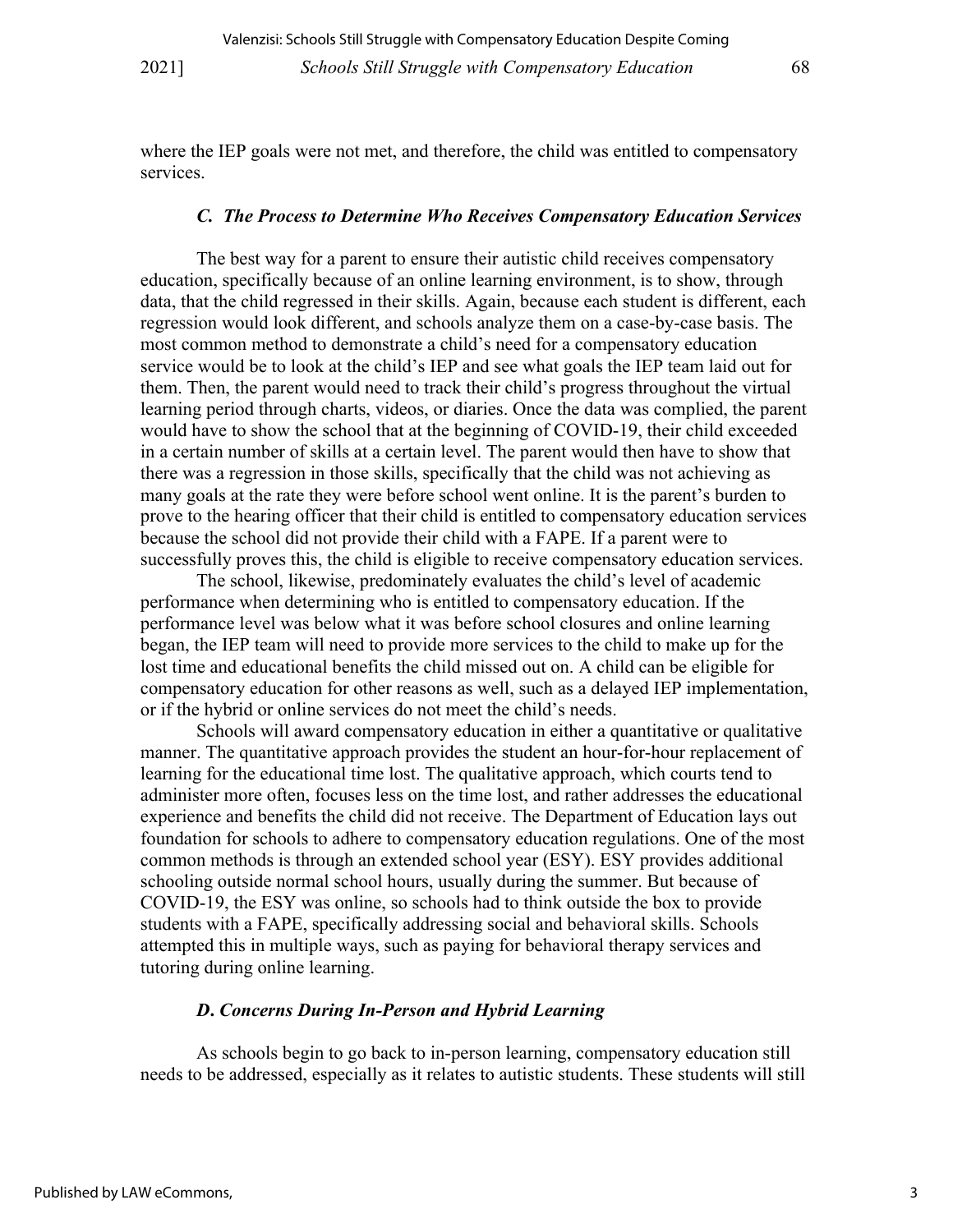struggle with socialization and certain behavioral changes as the new interface of inperson classrooms and learning environments come back. The adjustment to going back to in-person class is difficult for all students, and students with autism are absolutely no exception to this rule. Not only have students with autism lost certain levels of academic performance, but they may not understand the social implications of coming back to inperson classes. For example, students with autism may not be able to pick up on social cues in the classroom because of the mask mandates that require their teachers and peers to wear masks. Without the entire face to see facial expressions, students with autism are still losing valuable social skills that the classroom previously provided them. Moreover, students with autism may not be able to understand the need for social distancing and might require more sensory stimulation than what a socially distanced class can provide them with.

Compensatory education should not be neglected simply because students are back in the classroom. The need for compensatory education does not go away when students, specifically those with autism, are in person. Schools also need to acknowledge that students with autism still face a barrier when learning how to socialize, and parents should persist in their claims that their child is entitled to compensatory education services.

#### **IV. RECOMMENDATIONS TO IMPROVE COMPENSATORY EDUCATION**

Across the country, special education teams need to reinvent how they implement compensatory education services. There is no question that schools are run thin with resources and financial means to provide each student compensatory education. But despite being in unprecedented times, schools still must provide students with disabilities a FAPE. Schools are provided with financial resources, such as grants, to give students proper compensatory education services. However, schools will need to be more savvy than usual when conducting remedies to adhere to compensatory education regulations, as COVID-19 caused remedial measures for the lack of in-person learning in a way school districts had never experienced before. The Individuals with Disabilities Education Act (IDEA) has laid out certain ways for schools to ensure appropriate compensatory education services are provided to students, but these regulations are purposely vague, as each child requires their own unique IEP and goals. IDEA articulates that the IEP teams should focus on the delivery, timing, and frequency of the compensatory services.

As stated previously, courts typically lean more towards qualitative approaches to provide students with compensatory education. This qualitative approach - which focuses less on the educational time lost, but rather the experience and skills lost - should continue to be the trend, especially after COVID-19. Schools are overwhelmed with the number of students who are entitled to compensatory education and the amount of time lost in the classroom to the point where a quantitative approach would be nearly impossible to achieve. The qualitative approach allows school districts to use different methods to provide students with compensatory education. Notably, compensatory education services can be provided not only by the school, but also by private providers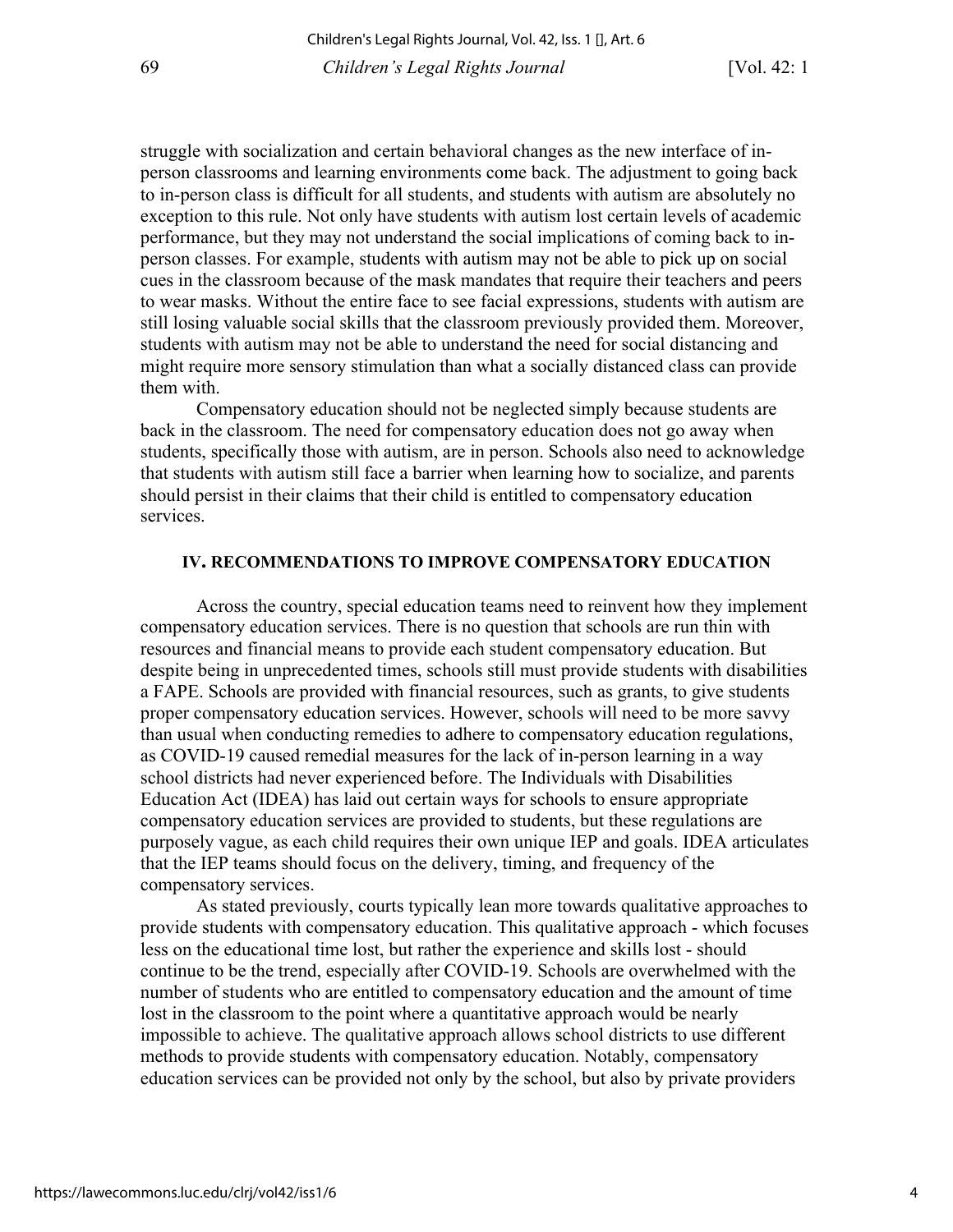any time before or after school, weekends, or during school breaks. This allows for the school to broaden their options for how to remediate the lack of a FAPE. For example, schools have previously employed this by paying for behavioral therapists or tutors to come and supplement lost educational time.

Schools need to look at other ways to outsource compensatory education services to take some of the burden off the teachers and staff within the district. While providing an extended school year is still an effective way to provide autistic students with compensatory education, the school might lack the resources to do so for every child that requires it. Instead, schools may want to send their students to camps, museums, or other places that will teach them skills they regressed in during online learning. For example, if a child with autism is experiencing a regression in behavioral skills, sending them to an aquarium, or field trips like an aquarium trip with their peers on the weekend would be a great opportunity for them to socialize with students outside the classroom. Moreover, the aquarium could have some interactive activities, which would allow the student to practice their social skills, and stimulate their sensory needs, as there can be a "pet the animal" exhibit that a child with autism would benefit from.

The qualitative approach, especially when the world opens up again, allows schools to maximize the time and way in which they can provide students with unique ways to receive compensatory education. The qualitative approach to compensatory education, considering how much time and the way in which students regressed, is the most probable and beneficial method to provide students with compensatory education.

#### **V. CONCLUSION**

Compensatory education has been a controversial issue in the special education sphere long before March 13, 2020. However, COVID-19 has expedited not only the concern, but also the need, for compensatory education across the entire country. The need for compensatory education, specifically for students with autism, was clear during virtual learning. Although students are returning to in-person learning, there are still obstacles that schools need to address and rectify.

School districts must be diligent when providing compensatory education to students and should not neglect the need for it even as students return to the classroom. Additionally, schools should focus on a qualitative approach to compensatory education and may need to go beyond ESY and other ordinary remedies to provide students a FAPE.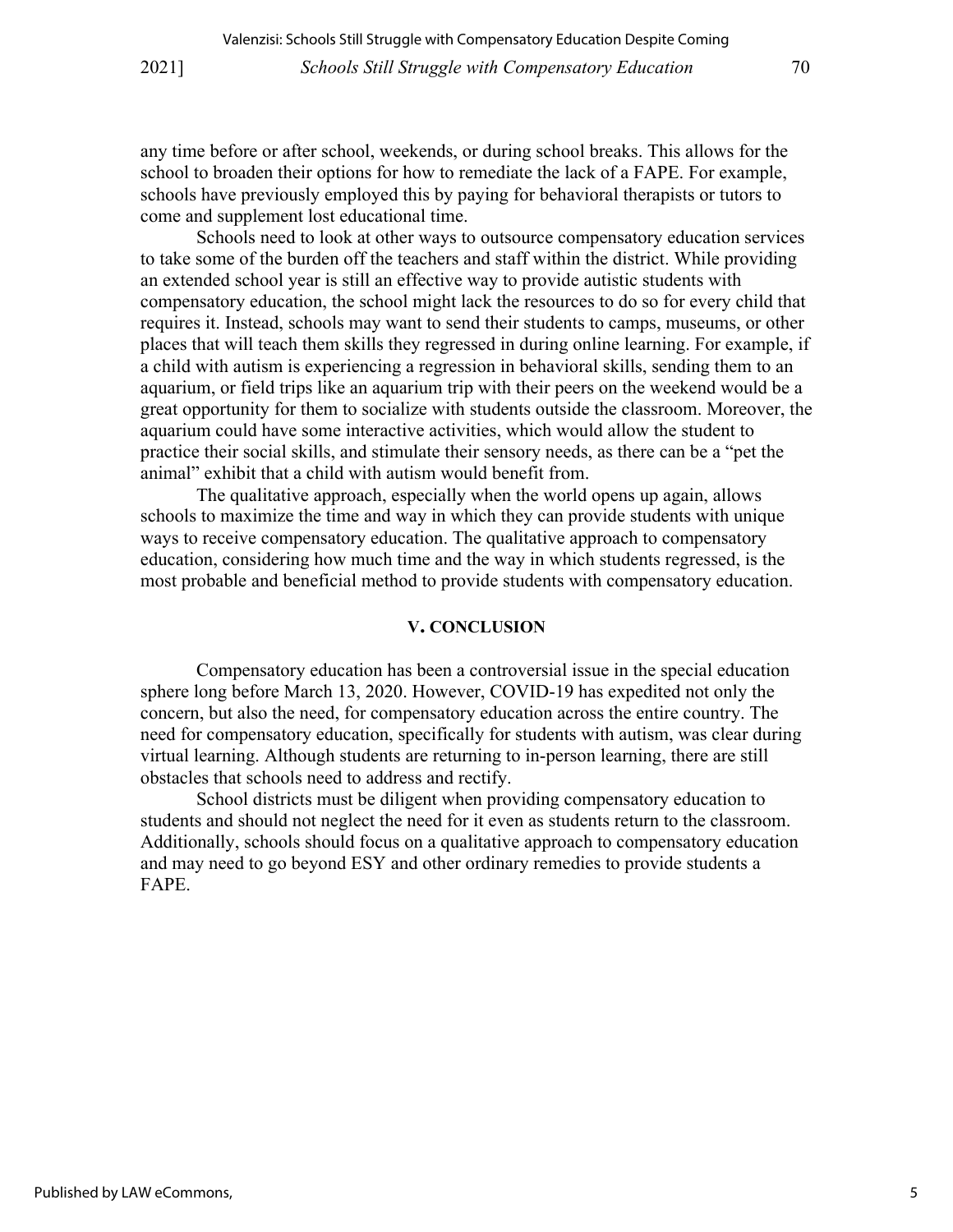### **SOURCES**

*Compensatory Education*, Merriam-Webster, https://www.merriamwebster.com/dictionary/compensatory%20education (last visited Dec. 19, 2021).

COUNCIL OF PARENT ATT'YS & ADVOCS., FAQ ON COMPENSATORY EDUCATION IN THE TIME OF COVID-19 (2020), https://www.wrightslaw.com/covid/2020.0813.COPAA.CompEd.FAQ.pdf.

DISABILITY RTS. OHIO, COMPENSATORY EDUCATION AND ESY DISCUSSION AFTER COVID-19: FACT SHEET*,*  https://www.disabilityrightsohio.org/assets/documents/compensatory-educationesycovid-19-fact-sheet.pdf.

Hillary D. Freeman, *Compensatory Services in the Age of COVID*, AUTISM SPECTRUM NEWS (Jan. 1, 2021), https://autismspectrumnews.org/compensatory-services-in-the-ageof-covid/.

Corey Mitchell, *How Will Schools Pay for Compensatory Services for Special Ed. Students?*, EDUC. WK. (Nov. 10, 2020), https://www.edweek.org/teaching-learning/howwill-schools-pay-for-compensatory-services-for-special-ed-students/2020/11.

M.W. ex rel. S.W. v. N.Y.C. Dep't of Educ., 725 F.3d 131 (2d Cir. 2013).

Cara Nissman, *Social Distancing, Wearing Masks: Help Students with Autism Follow Rules*, DIST. ADMIN. (Aug. 28, 2020), https://districtadministration.com/social-distancingwearing-masks-help-students-with-autism-follow-rules/.

OFF. OF SPECIAL EDUC. & REHAB. SERVS., U.S. DEP'T OF EDUC., OSEP QA 21-06, RETURN TO SCHOOL ROADMAP: DEVELOPMENT AND IMPLEMENTATION OF INDIVIDUALIZED EDUCATION PROGRAMS IN THE LEAST RESTRICTIVE ENVIRONMENT UNDER THE INDIVIDUALS WITH DISABILITIES EDUCATION ACT (2021), https://sites.ed.gov/idea/files/rts-iep-09-30-2021.pdf.

Rehabilitation Act of 1973, 29 U.S.C. § 794 (2016).

LINDA SWEET MARKS ET AL., EDUC. L. CTR., COVID-19 AND STUDENTS WITH DISABILITIES: FREQUENTLY ASKED QUESTIONS (FAQ) (2020), https://edlawcenter.org/assets/files/pdfs/publications/COVID 19 and SWD FAQ 2nd Edition.pdf.

*Tips to Help Kids with Autism Transition Back to In-Person School*, U.C. DAVIS HEALTH (Aug. 17, 2021), https://health.ucdavis.edu/health-news/newsroom/tips-to-help-kids-withautism-transition-back-to-in-person-school/2021/08.